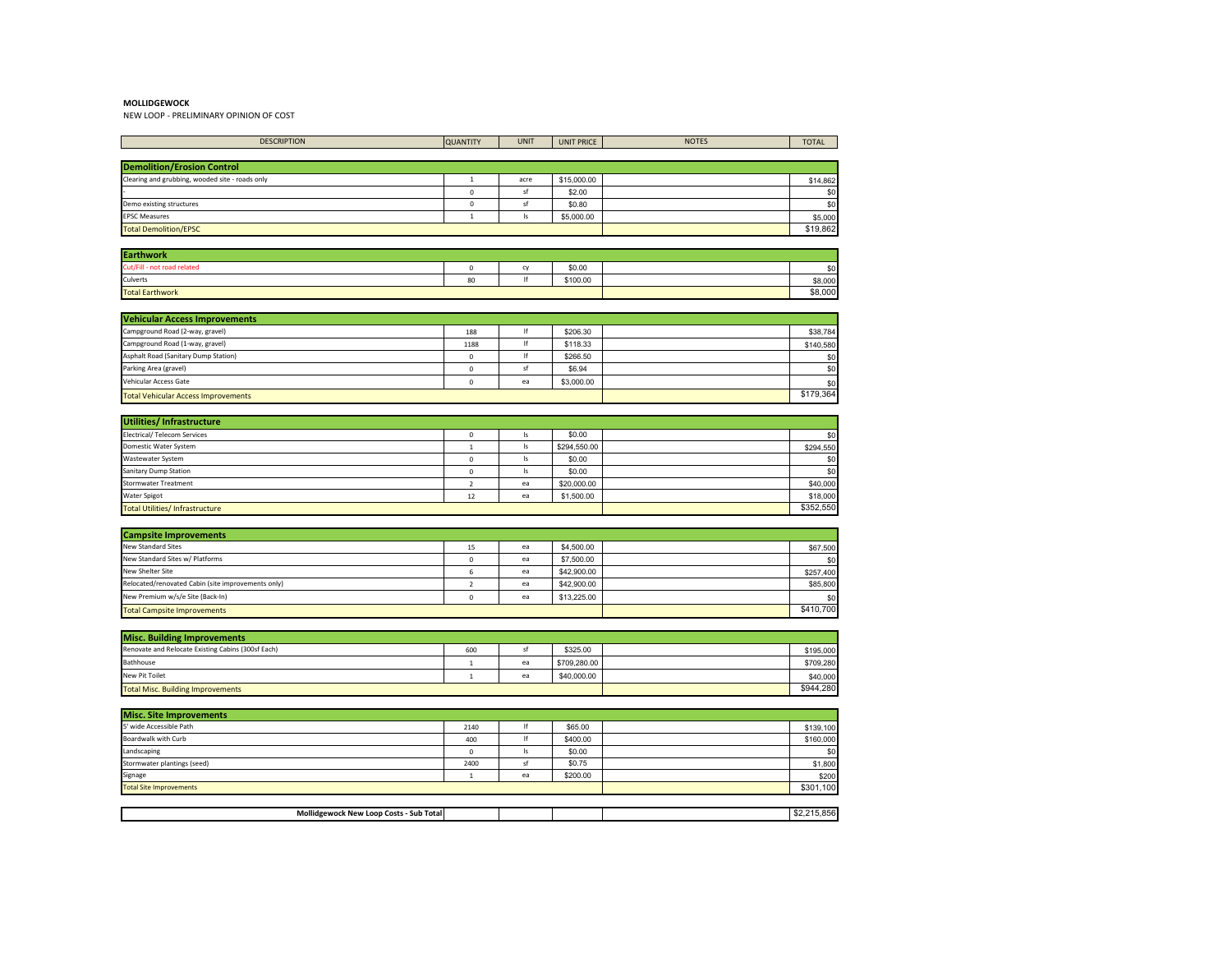GENERAL IMPROVEMENTS - PRELIMINARY OPINION OF COST

| <b>DESCRIPTION</b>                         | <b>QUANTITY</b> | <b>UNIT</b>   | <b>UNIT PRICE</b> | <b>NOTES</b> | <b>TOTAL</b> |
|--------------------------------------------|-----------------|---------------|-------------------|--------------|--------------|
|                                            |                 |               |                   |              |              |
| <b>Demolition/Erosion Control</b>          |                 |               |                   |              |              |
| Demo old asphalt road                      | 23600           | sf            | \$2.00            |              | \$47,200     |
| <b>EPSC Measures</b>                       | $\mathbf 0$     | $\mathsf{ls}$ | \$10,000.00       |              | \$0          |
| <b>Total Demolition/EPSC</b>               |                 |               |                   |              | \$47,200     |
|                                            |                 |               |                   |              |              |
| <b>Earthwork</b>                           |                 |               |                   |              |              |
| Cut/Fill                                   | $\mathsf 0$     | ls            | \$0.00            |              | \$0          |
| Culverts                                   | $\mathbf 0$     | ea            | \$3,000.00        |              | \$0          |
| <b>Total Earthwork</b>                     |                 |               |                   |              | \$0          |
|                                            |                 |               |                   |              |              |
| <b>Vehicular Access Improvements</b>       |                 |               |                   |              |              |
| Alternate ATV Trail                        | $\mathbf 0$     | lf            | \$150.00          |              | \$0          |
| ATV parking                                | $\mathbf 0$     | sf            | \$5.00            |              | \$0          |
| Vehicular Access Gate                      | $\mathbf 0$     | ea            | \$3,000.00        |              | \$0          |
| <b>Total Vehicular Access Improvements</b> |                 | \$0           |                   |              |              |
|                                            |                 |               |                   |              |              |
| Utilities/Infrastructure                   |                 |               |                   |              |              |
| <b>Electrical/ Telecom Services</b>        | $\mathbf 0$     | $\mathsf{ls}$ | \$0.00            |              | \$0          |
| Domestic Water                             | $\mathsf 0$     | $\mathsf{ls}$ | \$0.00            |              | \$0          |
| <b>Stormwater Treatment</b>                | $\mathbf 0$     | $\vert$ s     | \$0.00            |              | \$0          |
| <b>Total Utilities/Infrastructure</b>      |                 |               |                   |              | \$0          |
|                                            |                 |               |                   |              |              |
| <b>Misc. Site Improvements</b>             |                 |               |                   |              |              |
| Stormwater plantings (seed)                | $\mathbf 0$     | $\mathsf{ls}$ | \$6,000.00        |              | \$0          |
| 8' gravel topper over old road base        | 2360            | lf            | \$8.00            |              | \$18,880     |
| Landscaping                                | $\mathsf 0$     | $\mathsf{ls}$ | \$20,000.00       |              | \$0          |
| <b>Total Site Improvements</b>             |                 |               |                   |              | \$18,880     |
|                                            |                 |               |                   |              |              |
| General Improvements Costs - Sub Total     |                 |               |                   |              | \$66,080     |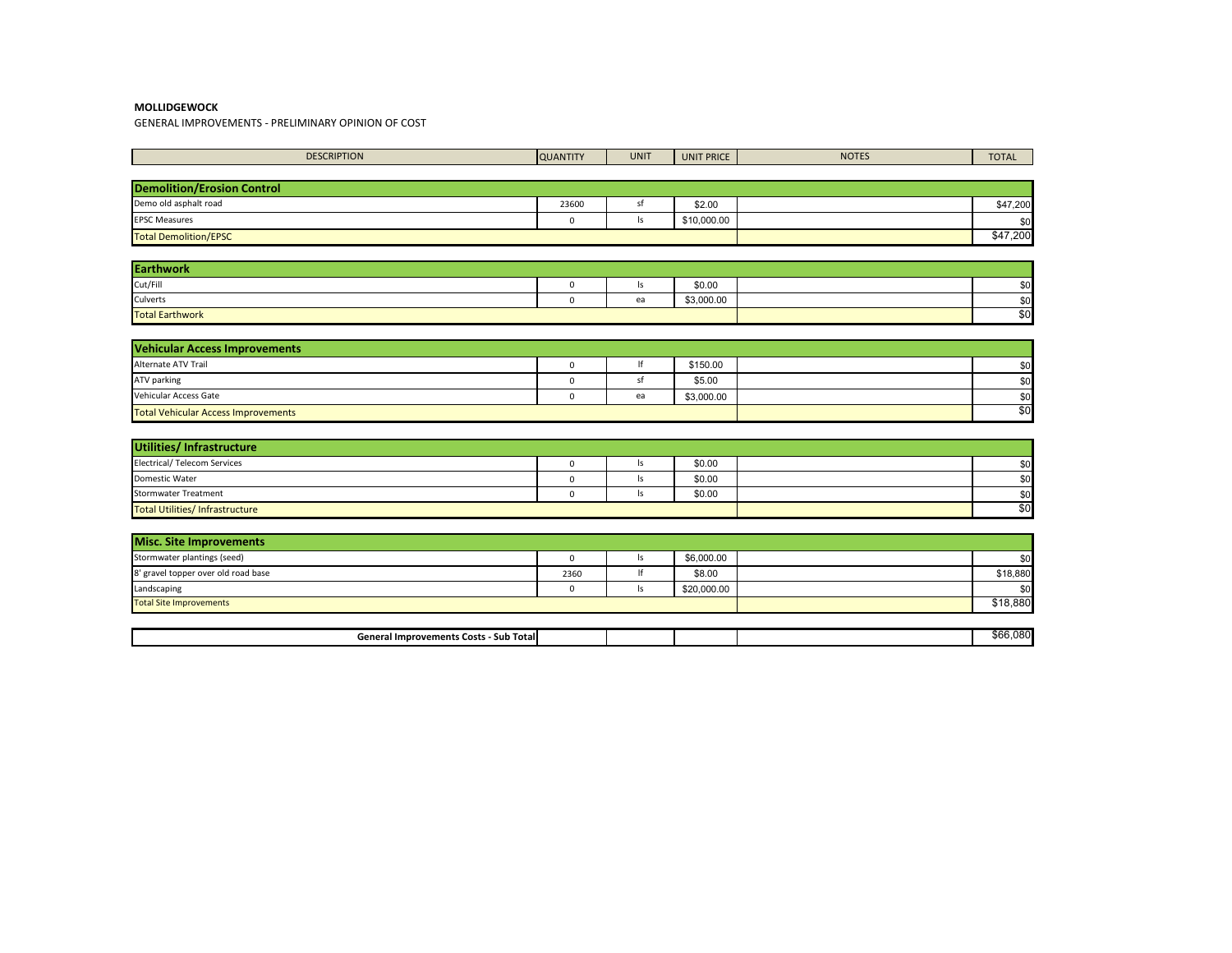PRIMARY IMPROVEMENTS - PRELIMINARY OPINION OF COST

| <b>DESCRIPTION</b>                                                                                   | <b>QUANTITY</b>  | <b>UNIT</b>   | <b>UNIT PRICE</b>  | <b>NOTES</b> | <b>TOTAL</b>         |
|------------------------------------------------------------------------------------------------------|------------------|---------------|--------------------|--------------|----------------------|
|                                                                                                      |                  |               |                    |              |                      |
| <b>Demolition/Erosion Control</b>                                                                    |                  |               |                    |              |                      |
| Clearing and grubbing, wooded site - roads only                                                      | 5                | acre          | \$15,000.00        |              | \$77,236             |
|                                                                                                      | $\pmb{0}$        | sf            | \$2.00             |              | \$0                  |
| Remove existing trailer                                                                              | $\,1\,$          | Is            | \$1,000.00         |              | \$1,000              |
| <b>PSC Measures</b>                                                                                  | $\,$ 1 $\,$      | Is            | \$10,000.00        |              | \$10,000             |
| <b>Total Demolition/EPSC</b>                                                                         |                  |               |                    |              | \$88,236             |
| Earthwork                                                                                            |                  |               |                    |              |                      |
| Cut/Fill - not road related                                                                          | $\mathsf 0$      | cy            | \$0.00             |              | \$0                  |
| Culverts                                                                                             | 320              | lf            | \$100.00           |              | \$32,000             |
| <b>Total Earthwork</b>                                                                               |                  |               |                    |              | \$32,000             |
|                                                                                                      |                  |               |                    |              |                      |
| <b>Vehicular Access Improvements</b><br>Campground Road (2-way, gravel improvement with 6" hardpack) |                  | lf            | \$22.41            |              |                      |
|                                                                                                      | 5535             | lf            |                    |              | \$124,025            |
| Campground Road (1-way, gravel)<br>Asphalt (Road Entrance Apron)                                     | $\mathbf 0$      | lf            | \$118.33           |              | \$0                  |
| Parking Area (gravel)                                                                                | 60<br>2892       | sf            | \$266.50<br>\$6.94 |              | \$15,990             |
| /ehicular Access Gate                                                                                | $\overline{2}$   | ea            | \$3,000.00         |              | \$20,083             |
| <b>Total Vehicular Access Improvements</b>                                                           |                  |               |                    |              | \$6,000<br>\$166,098 |
|                                                                                                      |                  |               |                    |              |                      |
| Utilities/ Infrastructure                                                                            |                  |               |                    |              |                      |
| Electrical/ Telecom Services                                                                         | $\,1\,$          | Is            | \$146,760.00       |              | \$146,760            |
| Domestic Water System                                                                                | $\,1\,$          | $\mathsf{Is}$ | \$90,000.00        |              | \$90,000             |
| Wastewater System                                                                                    | $\,1\,$          | Is            | \$556,960.00       |              | \$556,960            |
| Sanitary Dump Station                                                                                | $\,$ 1 $\,$      | Is            | \$10,000.00        |              | \$10,000             |
| Stormwater Treatment                                                                                 | $\,$ 1 $\,$      | ea            | \$20,000.00        |              | \$20,000             |
| Water Spigot<br><b>Fotal Utilities/Infrastructure</b>                                                | $\boldsymbol{6}$ | ea            | \$1,500.00         |              | \$9,000<br>\$823,720 |
|                                                                                                      |                  |               |                    |              |                      |
| <b>Campsite Improvements</b>                                                                         |                  |               |                    |              |                      |
| New Standard Sites                                                                                   | $\mathsf{o}\,$   | ea            | \$4,500.00         |              | \$0                  |
| New Standard Sites w/ Platforms                                                                      | $\mathbf 0$      | ea            | \$7,500.00         |              | \$0                  |
| New Shelter Site                                                                                     | $\mathsf{o}\,$   | ea            | \$42,900.00        |              | \$0                  |
| Converted Improved Site w/e                                                                          | 15               | ea            | \$4,000.00         |              | \$60,000             |
| New Premium w/s/e Site (Pull-Through)                                                                | $\mathsf{o}\,$   | ea            | \$13,925.00        |              | \$0                  |
| New Premium w/s/e Site (Back-In)                                                                     | $\mathbf 0$      | ea            | \$13,225.00        |              | \$0                  |
| <b>Total Campsite Improvements</b>                                                                   |                  |               |                    |              | \$60,000             |
|                                                                                                      |                  |               |                    |              |                      |
| <b>Misc. Building Improvements</b>                                                                   |                  |               |                    |              |                      |
| New Campground Store                                                                                 | $\,1\,$          | ea            | \$520,000.00       |              | \$520,000            |
| New Firewood Storage and Maintenance Shop Building                                                   | $\,1\,$          | ea            | \$240,000.00       |              | \$240,000            |
| <b>Total Misc. Building Improvements</b>                                                             |                  |               |                    |              | \$760,000            |
| <b>Misc. Site Improvements</b>                                                                       |                  |               |                    |              |                      |
| <sup>5</sup> ' wide Accessible Path                                                                  | 300              | lf            | \$65.00            |              | \$19,500             |
| Flagstone Patio                                                                                      | 512              | $\sf sf$      | \$30.00            |              | \$15,360             |
| <b>Boat Launch Dock</b>                                                                              | $\,$ 1 $\,$      | $\sf ls$      | \$15,000.00        |              | \$15,000             |
| Stabalized Shoreline                                                                                 | $\,$ 1 $\,$      | Is            | \$10,000.00        |              | \$10,000             |
| Relocate Pavilion                                                                                    | $\mathbf{1}$     | Is            | \$5,000.00         |              | \$5,000              |
| awn                                                                                                  | $\mathbf 0$      | sf            | \$0.00             |              | \$0                  |
| andscaping                                                                                           | $\,1\,$          | $\mathsf{Is}$ | \$15,000.00        |              | \$15,000             |
| Community Fire Pit                                                                                   | $\,$ 1 $\,$      | $\mathsf{Is}$ | \$500.00           |              | \$500                |
| <b>Boat Racks</b>                                                                                    | $\,$ 1 $\,$      | Is            | \$5,000.00         |              | \$5,000              |
| ignage                                                                                               | $\overline{4}$   | ea            | \$200.00           |              | \$800                |
| <b>Total Site Improvements</b>                                                                       |                  |               |                    |              | \$86,160             |
|                                                                                                      |                  |               |                    |              |                      |
| Mollidgewock Primary Improvements Costs - Sub Total                                                  |                  |               |                    |              | \$2,016,214          |
|                                                                                                      |                  |               |                    |              |                      |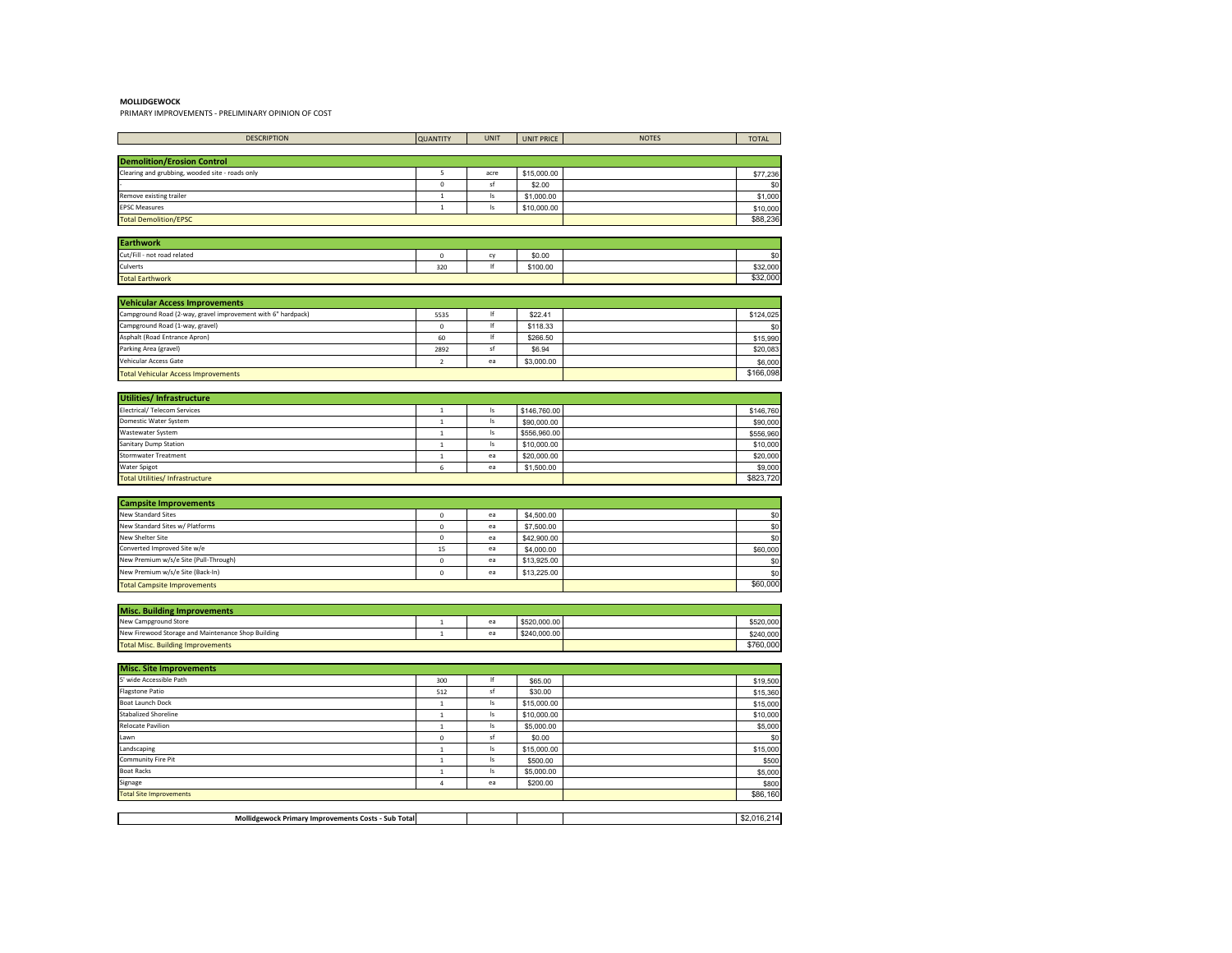CAMPSITETYPOLOGY COMPONENTS COST BREAKDOWN

| <b>DESCRIPTION</b>                                                 | QUANTITY              | <b>UNIT</b> | <b>UNIT PRICE</b>        | <b>NOTES</b> | <b>TOTAL</b>       |
|--------------------------------------------------------------------|-----------------------|-------------|--------------------------|--------------|--------------------|
|                                                                    |                       |             |                          |              |                    |
| <b>Standard Site</b>                                               |                       |             |                          |              |                    |
| Fire Ring                                                          | $\,$ 1 $\,$           | ea          | \$500.00                 |              | \$500              |
| Picnic Table                                                       | $\,$ 1 $\,$           | ea          | \$800.00                 |              | \$800              |
| Site Grading                                                       | 2000                  | sf          | \$0.75                   |              | \$1,500            |
| <b>Clearing and Grubbing</b>                                       | 2000                  | $\sf sf$    | \$0.75                   |              | \$1,500            |
| Site Marker                                                        | $\,$ 1 $\,$           | $_{\rm ea}$ | \$200.00                 |              | \$200              |
| <b>Total Standard Site</b>                                         |                       |             |                          |              | \$4,500            |
|                                                                    |                       |             |                          |              |                    |
| <b>Standard Site with Platform</b><br>Fire Ring                    |                       | ea          |                          |              |                    |
| Picnic Table                                                       | $\,$ 1                | ea          | \$500.00                 |              | \$500<br>\$800     |
| <b>Site Grading</b>                                                | $\,$ 1 $\,$<br>2000   | sf          | \$800.00<br>\$0.75       |              | \$1,500            |
| <b>Clearing and Grubbing</b>                                       | 2000                  | $\sf{sf}$   | \$0.75                   |              | \$1,500            |
| <b>Site Marker</b>                                                 | $\mathbf 1$           | ea          | \$200.00                 |              | \$200              |
| Platform                                                           | $\,$ 1                | ea          | \$3,000.00               |              | \$3,000            |
| <b>Total Standard Site with Platform</b>                           |                       |             |                          |              | \$7,500            |
|                                                                    |                       |             |                          |              |                    |
| <b>Standard Site (Remote)</b>                                      |                       |             |                          |              |                    |
| Fire Ring                                                          | $\mathbf{1}$          | ea          | \$500.00                 |              | \$500              |
| Picnic Table                                                       | $\mathbf 1$           | ea          | \$800.00                 |              | \$800              |
| <b>Site Grading</b>                                                | 900                   | sf          | \$0.75                   |              | \$675              |
| <b>Clearing and Grubbing</b>                                       | 900                   | sf          | \$0.75                   |              | \$67               |
| Site Marker<br><b>Total Standard Site (Remote)</b>                 | $\,$ 1 $\,$           | ea          | \$200.00                 |              | \$200<br>\$2,850   |
|                                                                    |                       |             |                          |              |                    |
| <b>Group Site</b>                                                  |                       |             |                          |              |                    |
| Fire Ring                                                          | $\,$ 1 $\,$           | ea          | \$500.00                 |              | \$500              |
| Picnic Table                                                       | $\mathbf{1}$          | ea          | \$800.00                 |              | \$800              |
| Site Grading                                                       | 3500                  | sf          | \$0.75                   |              | \$2,625            |
| <b>Clearing and Grubbing</b>                                       | 3500                  | sf          | \$0.75                   |              | \$2,625            |
| <b>Site Marker</b>                                                 | $\,$ 1 $\,$           | ea          | \$200.00                 |              | \$200              |
| Platform                                                           | $\,$ 1 $\,$           | ea          | \$3,000.00               |              | \$3,000            |
| <b>Total Group Site</b>                                            |                       |             |                          |              | \$9,750            |
|                                                                    |                       |             |                          |              |                    |
| <b>Shelter Site (Single)</b>                                       |                       |             |                          |              |                    |
| Fire Ring                                                          | $\,$ 1 $\,$           | ea          | \$500.00                 |              | \$500              |
| Picnic Table                                                       | $\,$ 1 $\,$           | ea          | \$800.00                 |              | \$800              |
| Site Grading<br><b>Clearing and Grubbing</b>                       | 2000                  | sf<br>sf    | \$0.75                   |              | \$1,500            |
| <b>Site Marker</b>                                                 | 2000<br>$\,$ 1        | ea          | \$0.75<br>\$200.00       |              | \$1,500<br>\$200   |
| Shelter                                                            | $\,$ 1 $\,$           | ea          | \$38,400.00              |              | \$38,400           |
| <b>Total Shelter Site (Single)</b>                                 |                       |             |                          |              | \$42,900           |
|                                                                    |                       |             |                          |              |                    |
| <b>Shelter Site (Double)</b>                                       |                       |             |                          |              |                    |
| Fire Ring                                                          | $\,$ 1 $\,$           | ea          | \$500.00                 |              | \$500              |
| Picnic Table                                                       | $\,1\,$               | ea          | \$800.00                 |              | \$800              |
| Site Grading                                                       | 3500                  | sf          | \$0.75                   |              | \$2,625            |
| <b>Clearing and Grubbing</b>                                       | 3500                  | sf          | \$0.75                   |              | \$2,625            |
| Site Marker                                                        | $\,$ 1 $\,$           | ea          | \$200.00                 |              | \$200              |
| Shelter                                                            | $\,2\,$               | ea          | \$38,400.00              |              | \$76,800           |
| <b>Total Shelter Site (Double)</b>                                 |                       |             |                          |              | \$83,550           |
|                                                                    |                       |             |                          |              |                    |
| Cabin<br>Fire Ring                                                 | $\,$ 1                | ea          | \$500.00                 |              | \$500              |
| Picnic Table                                                       | $\,$ 1 $\,$           | $_{\rm ea}$ | \$800.00                 |              | \$800              |
| <b>Site Grading</b>                                                | 2000                  | sf          | \$0.75                   |              | \$1,500            |
| <b>Clearing and Grubbing</b>                                       | 2000                  | sf          | \$0.75                   |              | \$1,500            |
| Site Marker                                                        | $\mathbf{1}$          | ea          | \$200.00                 |              | \$200              |
| Cabin                                                              | $\,$ 1                | ea          | \$92,050.00              |              | \$92,050           |
| Electricity Hookups                                                | $\,$ 1 $\,$           | ea          | \$2,500.00               |              | \$2,500            |
| <b>Total Cabin</b>                                                 |                       |             |                          |              | \$99,050           |
|                                                                    |                       |             |                          |              |                    |
| <b>Improved Site with Water and Electricty</b><br><b>Fire Ring</b> |                       | ea          |                          |              |                    |
| Picnic Table                                                       | $\,1\,$<br>$\,1\,$    | ea          | \$500.00<br>\$800.00     |              | \$500<br>\$800     |
| <b>Site Grading</b>                                                | 2400                  | sf          | \$0.75                   |              | \$1,800            |
| <b>Clearing and Grubbing</b>                                       | 2400                  | sf          | \$0.75                   |              | \$1,800            |
| Site Marker                                                        | $\,$ 1 $\,$           | ea          | \$200.00                 |              | \$200              |
| <b>Electricity Hookups</b>                                         | $\,$ 1 $\,$           | $_{\rm ea}$ | \$2,500.00               |              | \$2,500            |
| Water Hookups                                                      | $\,$ 1 $\,$           | ea          | \$1,500.00               |              | \$1,500            |
| <b>Total Improved Site w/e</b>                                     |                       |             |                          |              | \$9,100            |
|                                                                    |                       |             |                          |              |                    |
| Premium Site with W/S/E (pull-through)                             |                       |             |                          |              |                    |
| Fire Ring                                                          | $\,$ 1 $\,$           | $_{\rm ea}$ | \$500.00                 |              | \$500              |
| Picnic Table                                                       | $\,$ 1 $\,$           | ea          | \$800.00                 |              | \$800              |
| <b>Site Grading</b><br><b>Clearing and Grubbing</b>                | 2850<br>2850          | sf<br>sf    | \$0.75<br>\$0.75         |              | \$2,138<br>\$2,138 |
| Gravel Surface                                                     | 90                    | If          | \$35.00                  |              | \$3,150            |
| <b>Site Marker</b>                                                 | $\,1\,$               | ea          | \$200.00                 |              | \$200              |
| <b>Electricity Hookups</b>                                         | $\,$ 1 $\,$           | ea          | \$2,500.00               |              | \$2,500            |
| Water/Sewer Hookups                                                | $\,$ 1 $\,$           | ea          | \$2,500.00               |              | \$2,500            |
| Total Premium w/s/e (pull-through)                                 |                       |             |                          |              | \$13,925           |
|                                                                    |                       |             |                          |              |                    |
| Premium Site with W/S/E (back-in)                                  |                       |             |                          |              |                    |
| <b>Fire Ring</b>                                                   | $\,$ 1 $\,$           | ea          | \$500.00                 |              | \$500              |
| <b>Picnic Table</b>                                                | $\,$ 1                | ea          | \$800.00                 |              | \$800              |
| Site Grading                                                       | 2850                  | $\sf{sf}$   | \$0.75                   |              | \$2,138            |
| Clearing and Grubbing                                              | 2850                  | sf          | \$0.75                   |              | \$2,138            |
| <b>Gravel Surface</b>                                              | 70                    | If          | \$35.00                  |              | \$2,450            |
| <b>Site Marker</b>                                                 | $\mathbf 1$           | ea          | \$200.00                 |              | \$200              |
| <b>Electricity Hookups</b><br>Water/Sewer Hookups                  | $\,$ 1 $\,$<br>$\,$ 1 | ea<br>ea    | \$2,500.00<br>\$2,500.00 |              | \$2,500<br>\$2,500 |
| Total Premium w/s/e (back-in)                                      |                       |             |                          |              | \$13,225           |
|                                                                    |                       |             |                          |              |                    |
| <b>Converted Improved Site with Water and Electricty</b>           |                       |             |                          |              |                    |
| Electricity Hookups                                                | $\,$ 1                | ea          | \$2,500.00               |              | \$2,500            |
| Water Hookups                                                      | $\,$ 1 $\,$           | ea          | \$1,500.00               |              | \$1,500            |
| <b>Total Improved Site w/e</b>                                     |                       |             |                          |              | \$4,000            |